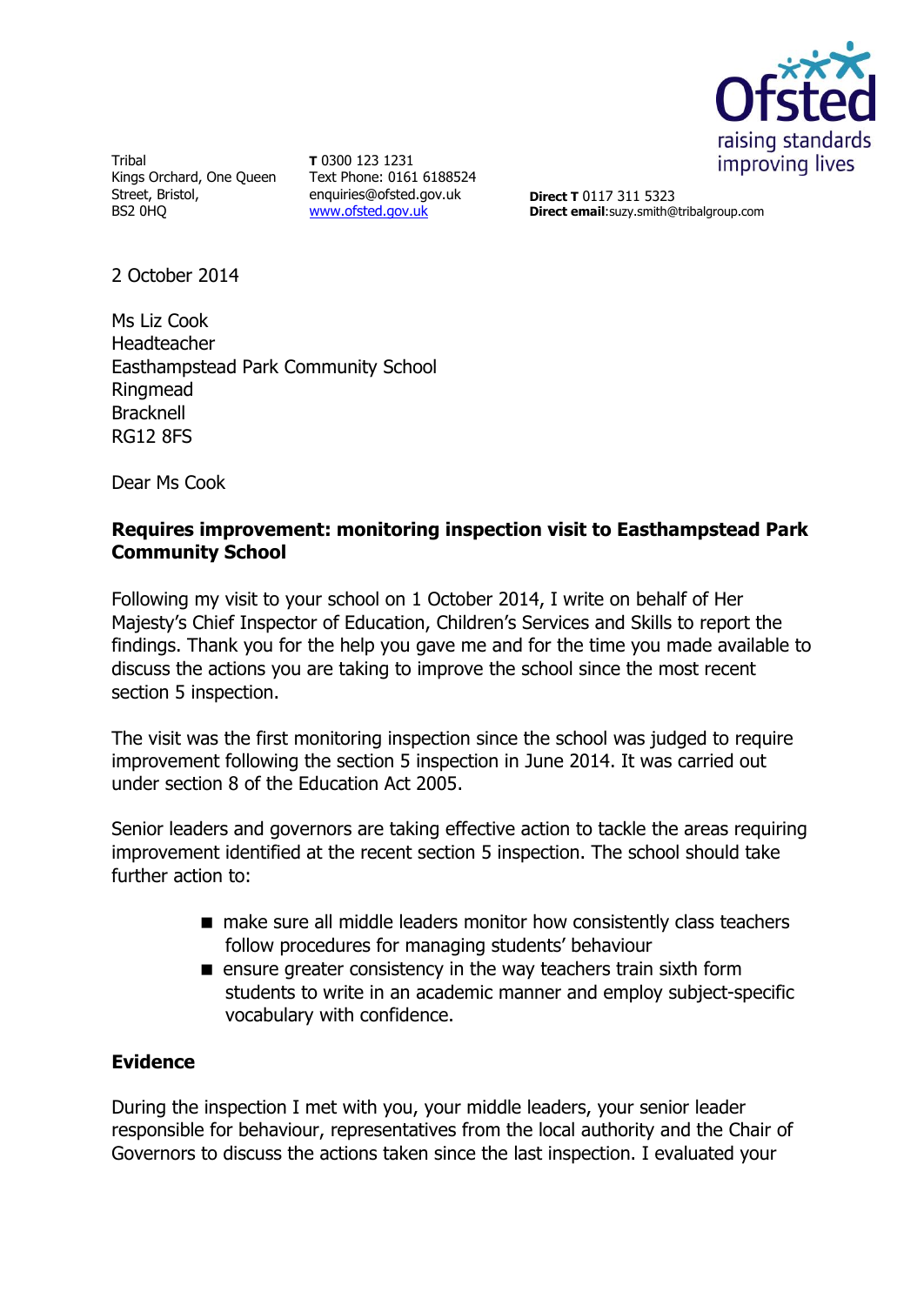

raising attainment plan. You accompanied me as I visited classes, including sixth form groups, and I made brief visits alone to different classes to observe behaviour.

# **Context**

A new head of Year 10 joined the school in September 2014.

## **Main findings**

You are determined to move the school to good as quickly as possible. You have a clear view of what actions are needed and their order of priority.

You have recently put in place an online system that allows you to monitor students' behaviour and attitudes to learning on a lesson-by-lesson basis. You are usefully training senior leaders how to use it to gain an overview of the lessons in which students perform best and worst. Heads of year groups are using the information to track students who misbehave. This is beginning to help them to manage students' behaviour more tactically.

In classes visited in the afternoon there was too much inconsistency in students' behaviour. In a small number of classes, students were talking while the teacher was speaking and some were using their mobile telephones. The senior leader responsible for behaviour is not yet fully using information from the system to target support to prevent students from misbehaving. However, middle leaders are beginning to use this information to deploy support and guidance to the teachers they manage. The system is being used to ensure students take greater responsibility for adopting the positive attitudes needed to meet their targets.

The Chair of Governors has relevant professional experience. She has used this to ensure the governing body takes a strategic overview of how effectively the school is meeting its improvement targets. The Chair of Governors has a sharp understanding of how governors can use information about students' achievement to hold the school to account. Governors have all the information they need to ask challenging questions because senior leaders now provide updates at governors' meetings. These updates rightly focus on the progress of different groups of students.

You have wisely raised the bar for students entering the sixth form. At the same time you have widened the choice of subjects on offer. This year, a higher proportion of Year 11 students have decided to remain at the school in the sixth form than has previously been the case. In some sixth form classes visited, teachers were not confident enough in their subject knowledge. As a result some students were not receiving sufficient tuition on how to improve their writing so that it reflects the depth of their subject knowledge. However in the film studies class, the teacher had made very detailed comments on work to help students to write about film in a less descriptive and more academic way.